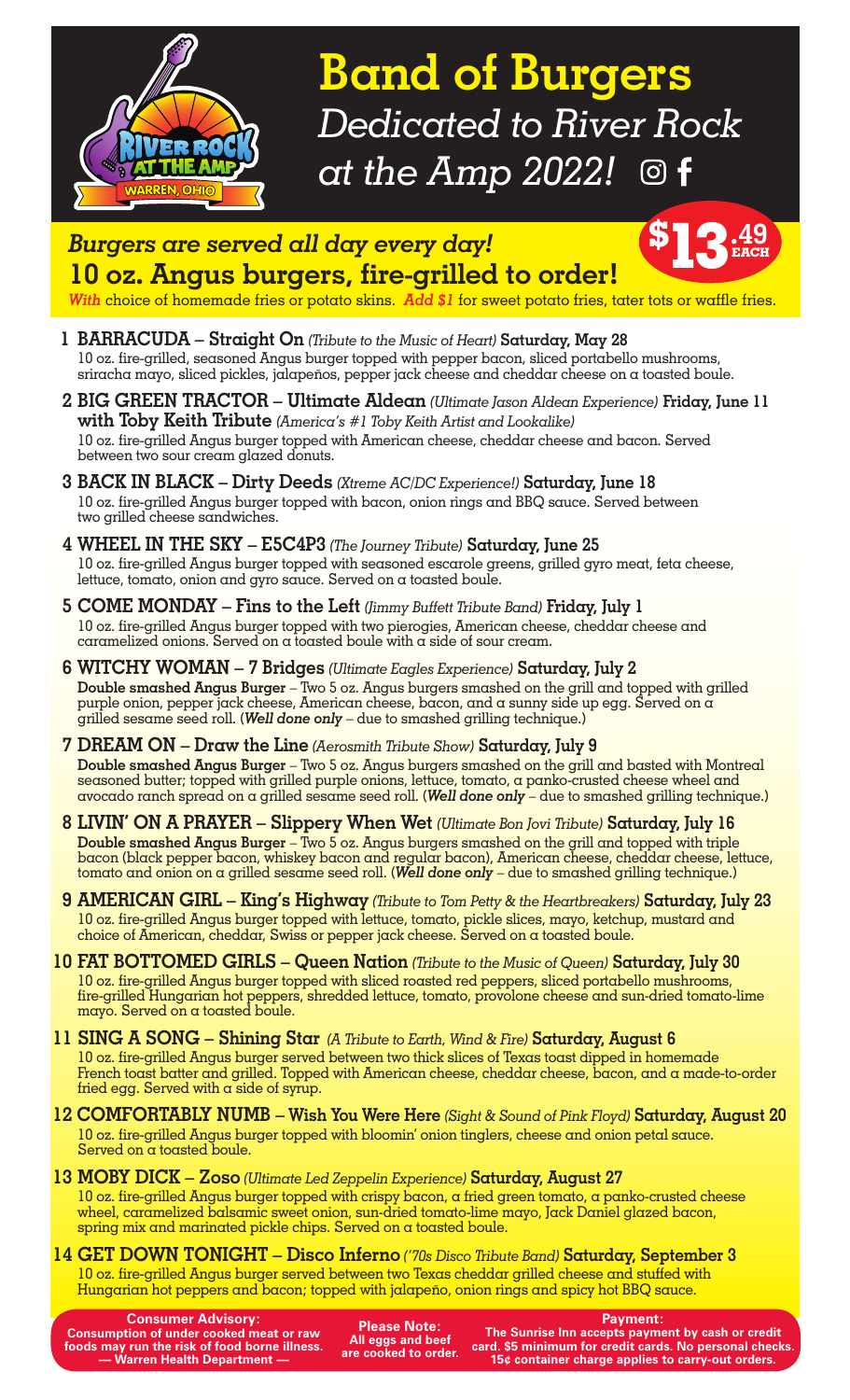

### **APPETIZERS**

**Deep Fried Calamari … 11.99** With marinara sauce and lemon wedges

**Sweet-n-Spicy Calamari … 11.99** With baby greens and Thai chili sauce

**Sauteed Greens … 10.99** Hungarian hot pepper optional (ask your server)

**Sausage Stuffed HOT Peppers … 11.69** We are not kidding about the **HOT**! Topped with marinara and asiago; quantity varies

**Stuffed Mushrooms … 10.99** Jumbo mushrooms stuffed with homemade crab meat stuffing; quantity varies

#### **Breaded Mushrooms … 9.89**

**Homemade Onion Rings … 9.89**

**Breaded Vegetables … 9.99** Zucchini, cauliflower and mushrooms

**Deep Fried Pickles … 10.99** Breaded & deep fried pickle spears served with Ranch dipping sauce

# **FLATBREAD PIZZAS**

**Meatball & Hot Pepper Flatbread … 11.99** With cheddar and mozzarella cheeses

**Risin' Onion … 10.99** Breaded onion with horseradish sauce **Jacked Up Loaded Potato Skins … 10.99** Topped with bacon, cheddar cheese, green onions and diced tomatoes **Volcano Potatoes … 10.99** Mounds of fresh, fried potato chips covered with spicy cheese sauce **Fried Mozzarella … 10.29** Served with marinara sauce

> **Potato & Greens Flatbread … 11.99** With asiago and provolone cheeses

**Crispy Chicken Flatbread … 11.99** With ranch, bacon, cheddar cheese and scallions

**BBQ Chicken Flatbread … 11.99** With bacon, red onion and cheddar cheese

### **SALADS**

**Dressings: Ranch • French • Golden Italian • Red Wine Vinegar 1000 Island • Feta Vinaigrette • Blue Cheese (75¢ extra)**

### **Bread Bowl Salad … 12.99**

Your choice of Greek, Antipasto, Steak or Chicken Caesar in a homemade bread bowl

**Tossed Salad … 2.89**

Iceberg lettuce tossed with carrots, black olives, purple cabbage, tomato, onions and beets

**Tossed Salad with Dinner … 1.69**

### **Sunrise Chef Salad Julienne … 12.99**

Large iceberg lettuce salad topped with strips of ham, American cheese, provolone cheese, turkey, egg, cucumbers, onion, black olives and tomatoes

### **Antipasto … 12.99**

Large Iceberg lettuce salad topped with Italian meats, provolone cheese, tomato, cucumbers, egg, black olives and onions

### **Cranberry Chicken Salad … 12.99**

Baby greens tossed with cranberry vinaigrette, walnuts, smoked cheddar cheese, sun-ripened cranberries and fire grilled chicken

**Romaine/Greek Salad … 12.99** Iceberg lettuce topped with feta cheese, egg, cucumbers, Greek olives, onion, tomato

#### **Fire Grilled Salad … 12.99**

Your choice of sirloin steak or chicken served on a bed of iceberg lettuce with French fries, tomato, onions, black olives, egg and cheddar cheese.

### **Buffalo Chicken Salad … 12.99**

Crispy breaded chicken breast tenderloins dipped in Buffalo sauce served over a bed of greens with cheddar, black olives, red peppers, French fries and blue cheese dressing

### **Fire Grilled Walnut Chicken Salad … 12.99**

Romaine lettuce tossed with walnut vinaigrette and topped with caramelized walnuts, roasted sweet peppers and fire grilled chicken

#### **Caesar Salad w/Grilled Chicken … 12.99 Caesar Salad w/Blackened Cod … 14.99**

Tossed with Caesar dressing, homemade croutons and parmesan cheese

### **LITE CHOICES**

**Grilled Chicken … 13.49** Grilled boneless and skinless chicken breast served with steamed broccoli and rice

**Grilled Chicken Plate … 12.99** Grilled boneless and skinless chicken breast served with cottage cheese, tomato, egg, black olives, cucumbers, onion and fresh fruit (seasonal only)

**Consumer Advisory: Consumption of under cooked meat or raw foods may run the risk of food borne illness. — Warren Health Department —**

**Please Note: All eggs and beef are cooked to order.** **Payment:** 

**The Sunrise Inn accepts payment by cash or credit card. \$5 minimum for credit cards. No personal checks. 15¢ container charge applies to carry-out orders.**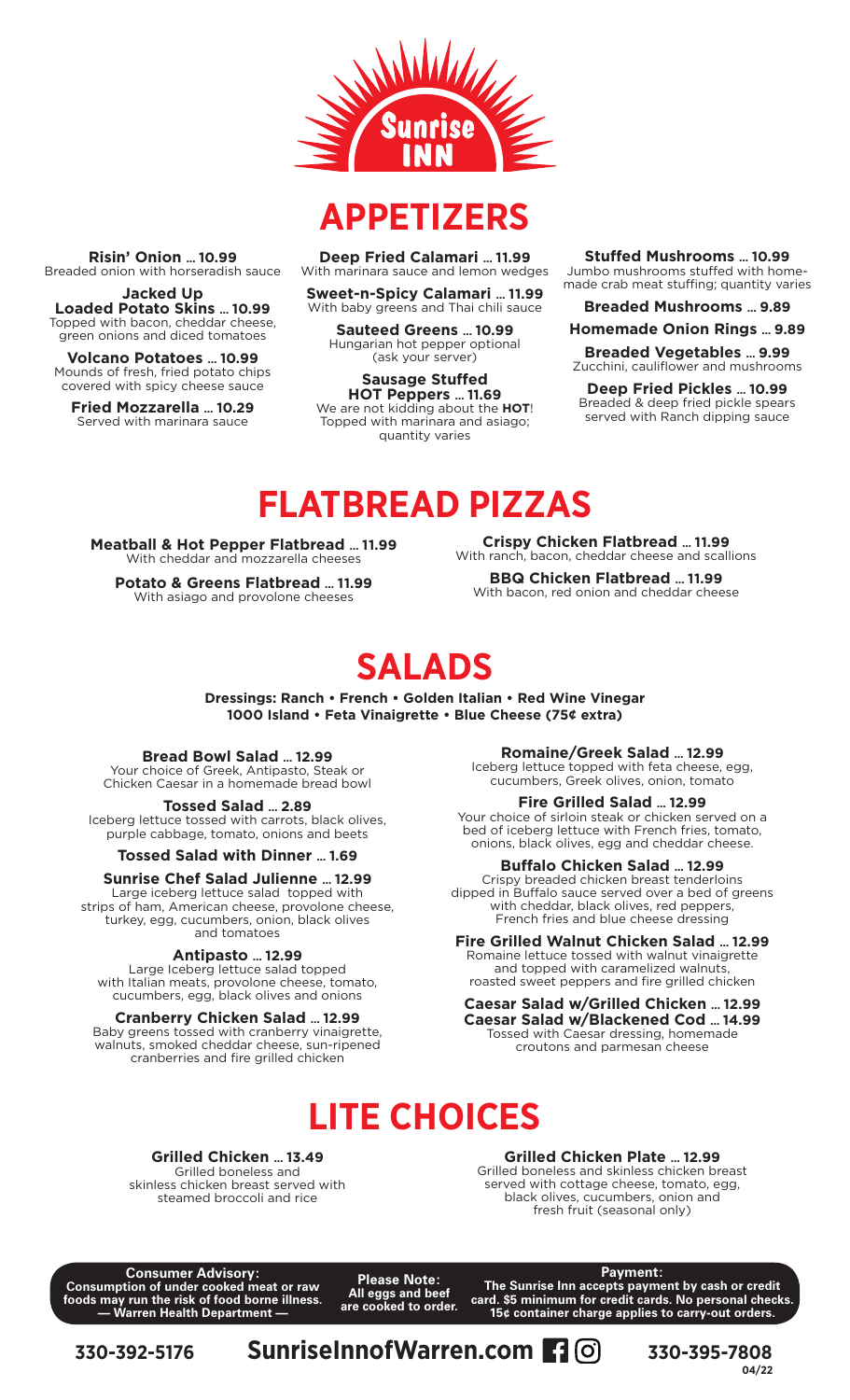

### **ITALIAN DINNERS**

**Add a tossed salad for \$1.69**

**For whole wheat or gluten-free pasta – add \$1.50 and allow 15 minutes cooking time.**

**Gnocchi & Greens … 14.99** Potato gnocchi tossed with Italian greens, sauteed mushrooms, cheese and spices

#### **Linguine Sausage & Greens … 14.99**

**Homemade Lasagna … 14.99** Traditional lasagna

**Greek Spaghetti … 14.49** Pasta of the day tossed with olive oil, garlic, red onions, assorted spices and cheeses

**Spaghetti Dinner w/Meatball… 12.79** Additional meatballs or mushrooms … **1.79**

**Italian Sausage … 13.49** Julienned sausage served with pasta

**Cavatelli with Meatball … 13.79**

**Gnocchi with Meatball … 13.99**

**Chicken Parmesan … 14.99** Served with side of spaghetti

**Eggplant Parmesan … 14.49** Served with side of spaghetti

**Veal Parmesan … 15.99** Served with side of spaghetti **Veal Parmesan & Greens … 16.99** Veal topped with sauteed greens and served with side of spaghetti

> **Ravioli … 13.49** Your choice of meat or cheese; served with garlic bread

**Fettuccine Alfredo … 14.99** Tossed with fire grilled chicken

**Chicken & Greens … 14.99** Served over penne pasta with sun dried tomatoes, garlic and olive oil

**Kicked Up Chicken & Greens … 14.99** Served over penne pasta with sun dried tomatoes, feta cheese, hot peppers, garlic and olive oil

**Breaded Ravioli Parmesan … 14.99** Served with a side of spaghetti

> **Cheese Tortellini … 13.99** Served with a meatball

**Cajun Chicken Alfredo … 15.99** Blackened chicken served over a bed of spicy Cajun Alfredo

**Penne ala Vodka … 14.99** Tossed with fire grilled chicken

## **STEAKS & CHOPS**

**Add a tossed salad for \$1.69**

### **Steak or Chicken Fajitas … 13.99**

Sizzling, marinated steak or chicken fajitas with fresh bell peppers and onions. Served with three tortillas, Cajun rice, sour cream, lettuce, pico de gallo and shredded cheddar cheese.

**Baby Beef Liver … 12.99** Topped with bacon or onions and served with potato and vegetable

**Jumbo Fried Shrimp … 14.99** Served with French fries, cole slaw and cocktail sauce

**12 oz. New York Strip … 19.99** Grilled to your liking and served with potato and salad **8 oz. New York Strip … 14.99** Grilled to your liking and served with a side of spaghetti

**Jumbo Crab Cake … 14.99** Served with Cajun rice and remoulade

### **SEAFOOD**

**Add a tossed salad for \$1.69**

**Grilled Pork Chops … 13.99** Served with potato and vegetable

**Breaded Veal Cutlet … 15.99** Served with your choice of sauce or brown pan gravy, potato and vegetable

#### **Baked Cod-n-Greens … 14.99**

**White Fish Veracruz … 14.99** Pan seared white fish served with a medley of vegetables and a side of rice pilaf

# **OUR FAMOUS GARLIC CHICKEN**

 **All White Dinner …\$12.99** Two breasts served with Texas potatoes and cole slaw

**Add a tossed salad for \$1.69**

 **4-Piece Dinner …\$12.99** A breast, a leg, a wing and a thigh served with Texas potatoes and cole slaw **4-Piece All Dark Dinner …\$12.99** Two legs and two thighs served with Texas potatoes and cole slaw

**Consumer Advisory: Consumption of under cooked meat or raw foods may run the risk of food borne illness. — Warren Health Department —**

**Please Note: All eggs and beef are cooked to order.**

**Payment: The Sunrise Inn accepts payment by cash or credit card. \$5 minimum for credit cards. No personal checks. 15¢ container charge applies to carry-out orders.**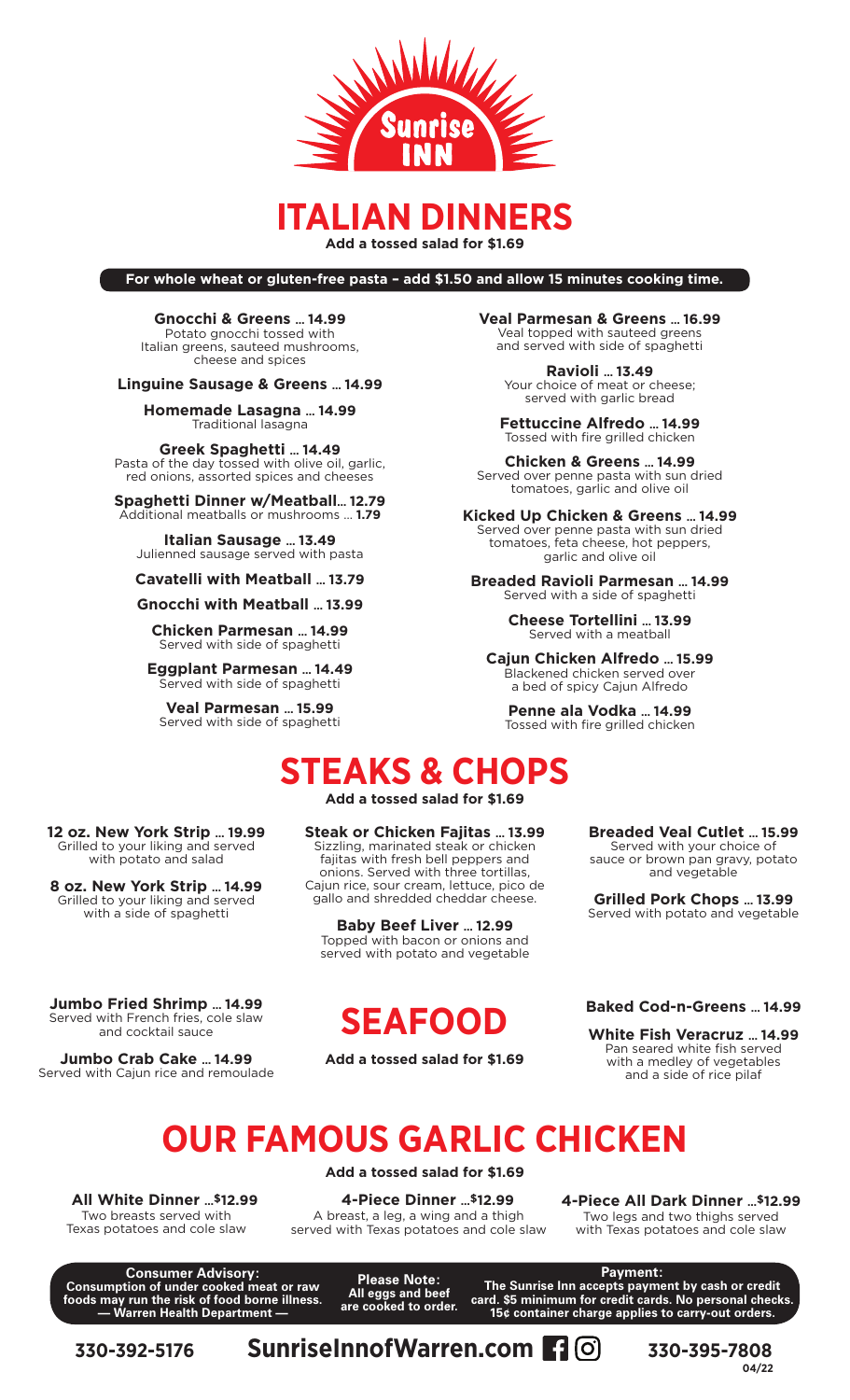

### **SANDWICHES**

**All sandwiches served with fries or potato skins. Add \$1 for sweet potato fries.**

### **Grilled Reuben … 11.49**

Shaved corned beef topped with sauerkraut and swiss cheese

### **Rusty's Grilled Jumbo Reuben … 13.49**

Shaved corned beef on bias cut rye topped with sauerkraut and swiss cheese In memory of our friend and fellow Valley Classics member, Rusty Johnson, of Mary M's and Rusty's.

### **Parmesan Punisher … 13.99**

Veal, chicken and eggplant Parmesan with lettuce, tomato, red onion, black olives and red peppers stuffed in a GIANT Romano parsley boule

**Sunrise Gyro … 10.49**

Sliced gyro meat on pita bread with our special dressing, cubed tomatoes & lettuce

> **Fish Sandwich … 10.49** With cole slaw.

**Sunrise Club … 10.49** A three-decker with fresh sliced turkey, bacon, cheese, lettuce & tomato

> **Meatball Splash … 11.49** Topped with Provolone cheese

#### **Grilled Cheese … 4.89** Add tomato **… 25¢** Add bacon **… 50¢** Add ham **… 75¢**

**Cheeseburger …\$5.49** Served on a kaiser roll with lettuce and tomato

**Hot Roast Beef …\$12.49** Stacked on white bread and smothered in homemade gravy; served potato and vegetable

**Hot Sausage Special …\$12.49** Mild rope sausage served on a baguette with

green peppers, onion, sauce and mozzarella

**Pizza Burger Splash …\$12.99** Two slices of our red pizza with hamburger,

hot sausage or meatballs and provolone cheese; splashed with sauce

#### **Philly Stacker …\$12.99**

Sirloin steak topped with green peppers, grilled onions and mozzarella cheese; served on a baguette

**BLT w/Fries …\$5.99**

**Chicken Club … 12.99**

Grilled boneless chicken breast on a kaiser roll with American cheese, bacon, lettuce and tomato

**Meatball on Baguette … 12.49**

Topped with mozzarella cheese and sauce

#### **Smokey & the Bandit … 13.49**

Slow smoked, shaved turkey breast, crisp pepper bacon, baby Swiss, honey Dijon mustard, lettuce, tomato and red onion stuffed in a sourdough boule

### **BREAKFAST**

**Egg and beef products are cooked to order.**

### **#1 Two Eggs …\$7.39**

Choice of ham, bacon or sausage; Served with home fries, toast and jelly

#### **#2 Three Pancakes …\$9.99** Choice of ham, bacon or sausage

### **#3 Build Your Own Omelette …\$8.69**

Choice of 3 toppings: sausage, ham, bacon, cheese, mushrooms; served with home fries, toast and jelly; additional toppings 50¢ each

### **#4 Original French Toast …\$6.99**

### **#5 Two Eggs with 8 oz. NY Strip Steak …\$15.99** Served with home fries, toast and jelly

**#6 Child's Breakfast …\$6.49**

One egg, one slice of bacon and six half dollar pancakes

#### **#7 Two Eggs …\$4.99** Served with toast and jelly

### **#8 Three Pancakes …\$7.99**

**#9 Two Eggs …\$6.49** Served with home fries, toast and jelly

#### **#10 Two Eggs …\$10.99** Served with three pancakes and bacon

Toast & Jelly **…\$1.79** Oatmeal **…\$4.99** 

**Consumer Advisory: Consumption of under cooked meat or raw foods may run the risk of food borne illness. — Warren Health Department —**

**Please Note: All eggs and beef are cooked to order.** **Payment:** 

**The Sunrise Inn accepts payment by cash or credit card. \$5 minimum for credit cards. No personal checks. 15¢ container charge applies to carry-out orders.**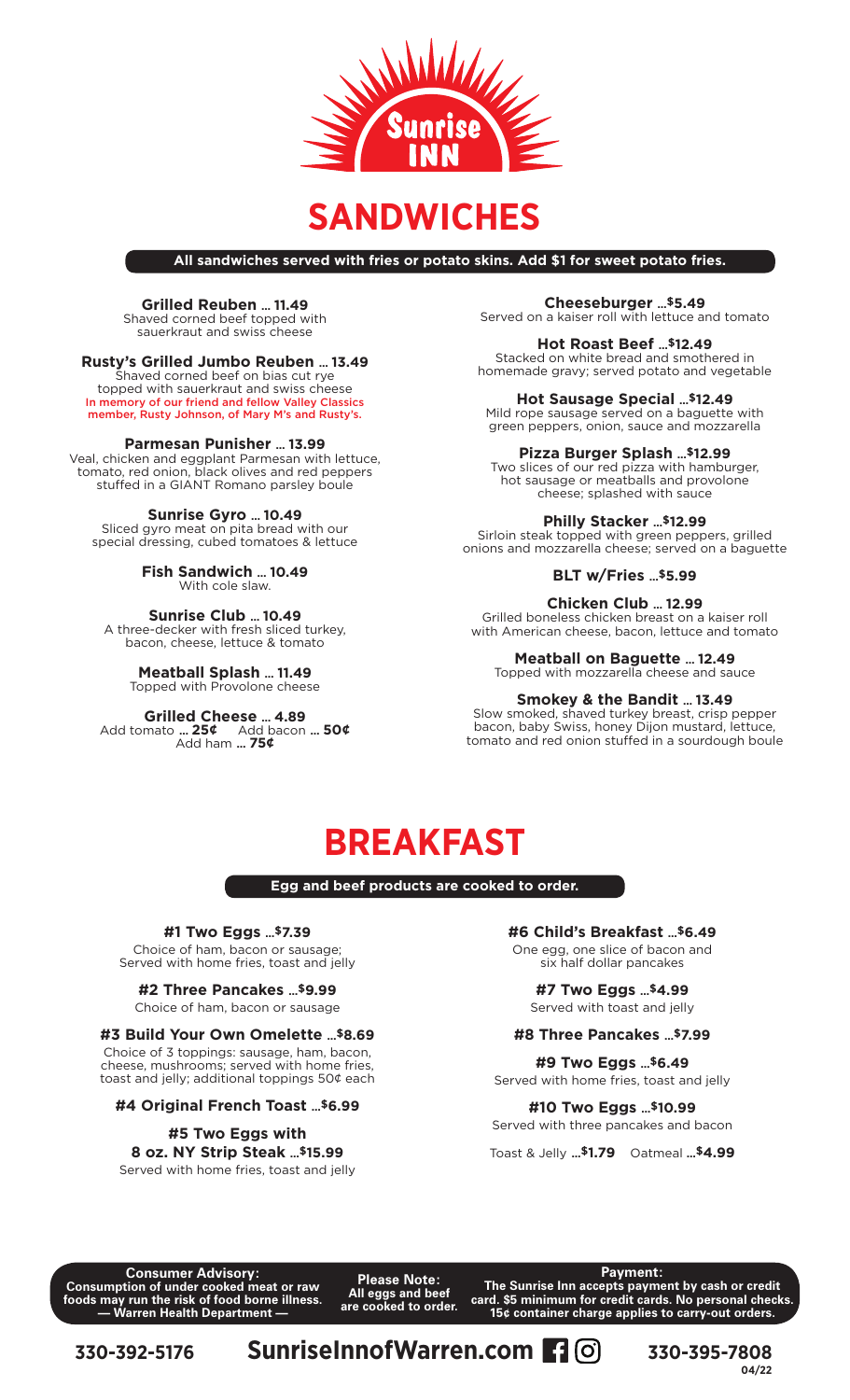

### **SUNRISE INN PIZZA!**

**Our pizza takes 30 to 45 minutes to cook. Please call ahead!**

### **Old World Pizza**

Sauce topped with Romano cheese and green peppers. Mozzarella cheese available by request. small **… 5.65** medium **… 10.50** large **… 11.25**

### **Spinach Topped Pizza**

Topped with our homemade spinach mix, mozzarella cheese and Romano cheese. small **… 6.95** medium **… 12.75** large **… 13.95**

### **White Pizza**

Topped with black olives, mild banana peppers, seasonings and mozzarella cheese. small **… 6.95** medium **… 12.75** large **… 13.95**

**GLUTEN-FREE Cauliflower Crust Pizza** Old World, Spinach Topped, White, Garden, Greek or Monterey Chicken Medium – same price as regular crust.

### **Garden Pizza**

Creamy ranch or Italian dressing topped with green peppers, tomato, black olives and onions; sprinkled with mozzarella cheese. small **… 6.95** medium **… 12.75** large **… 13.95**

### **Greek Pizza**

Italian dressing topped with feta cheese, mild banana peppers, black olives, onions; sprinkled with mozzarella cheese. small **… 6.95** medium **… 12.75** large **… 13.95**

### **Monterey Chicken Pizza**

Ranch dressing topped with grilled chicken, red onions, bacon, tomato, mozzarella and cheddar cheese. small **… 6.95** medium **… 12.75** large **… 13.95**

### **Plain Thin Pizza**

With sauce and mozzarella cheese large **… 11.50**

### **EXTRA TOPPINGS**

Customize your pizza with pepperoni, sausage, ham, bacon, meatballs, mushrooms, anchovies, fresh garlic, black olives, onions, hot peppers, fresh tomato, and mozzarella cheese. Add for each extra topping: small **… 1.50** medium **… 2.30** large **…\$2.50**

### **DEEP DISH PIZZA**

**Allow 45 minutes cooking time. Please call ahead!**

**Deep Dish Stuffed Pan Pizza — 2 inches thick**

small **… 16.95** large **… 30.95**

**Spinach –** stuffed with our homemade spinach mix / topped with mozzarella cheese

White – stuffed with black olives, mild banana peppers & seasonings / topped with mozzarella cheese

**Meatball –** stuffed with meatballs, sauce & cheese / topped with mozzarella cheese

**Spaghetti –** stuffed with spaghetti, sauce & cheese / topped with mozzarella cheese

**Spaghetti & Meatballs –** stuffed with spaghetti, meatballs, sauce & cheese / topped with mozzarella cheese

**Lasagna –** stuffed with lasagna noodles, sauce, seasoned ground beef & cheese / topped with mozzarella & ricotta cheese

**Deluxe –** stuffed with mushrooms, sausage, pepperoni, green peppers, sauce & cheese / topped with mozzarella cheese

## **WINGS WINGS WINGS**

Honey BBQ (regular), Medium BBQ, Hot BBQ, Hot, Suicide (Hot! Hot! Hot!), Mild Hot, Ranch, Hot Ranch, Cajun, Romano, Hot Romano, Sunrise Suckers (combination of Garlic, Cajun & BBQ), Greek Garlic, Hot Garlic, Honey Dijon Ranch, Hot Mustard, Honey Mustard, Butter Garlic, Smoky Honey Chili, Sriracha Bourbon, Tropical Habanero, Stinging Honey Garlic

**Single Order … 12.95 Boneless … 11.95** 10 wings; served with carrots and blue cheese

**Double Order … 22.95 Boneless … 20.95** 20 wings; served with carrots and blue cheese

**Bucket of 40 … 42.95 Boneless … 39.95** Carrots and blue cheese – add \$1.00

**Bucket of 50 … 52.95 Boneless … 44.95** Carrots and blue cheese – add \$1.00

**Consumer Advisory: Consumption of under cooked meat or raw foods may run the risk of food borne illness. — Warren Health Department —**

**Please Note: All eggs and beef are cooked to order.**

**Payment: The Sunrise Inn accepts payment by cash or credit card. \$5 minimum for credit cards. No personal checks. 15¢ container charge applies to carry-out orders.**